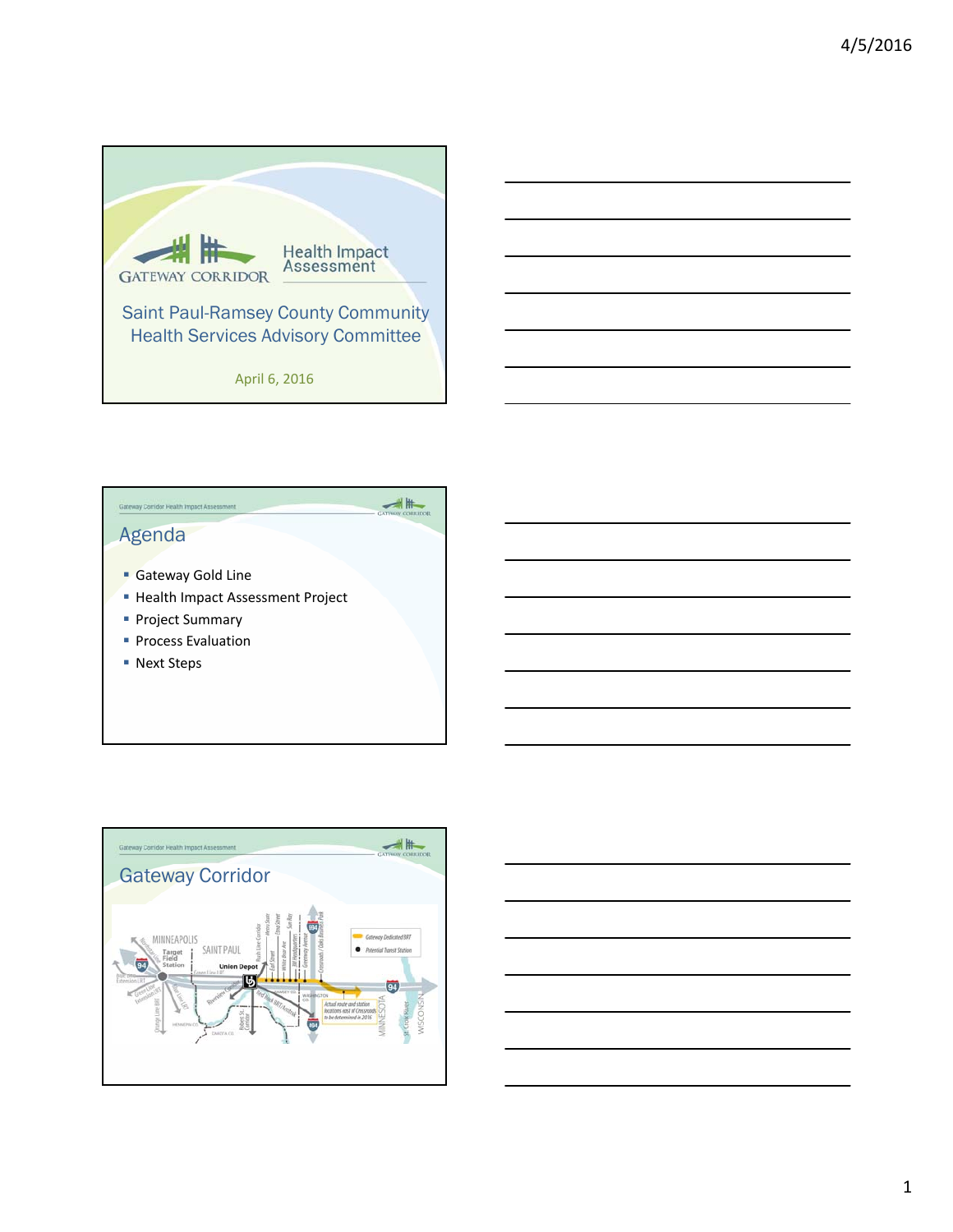



## Gateway Corridor Health Impact Asset

# Health Impact Assessment

- **Health in All Policies approach**
- **Focused on developing tools that help** inform land use decisions from a public health perspective.

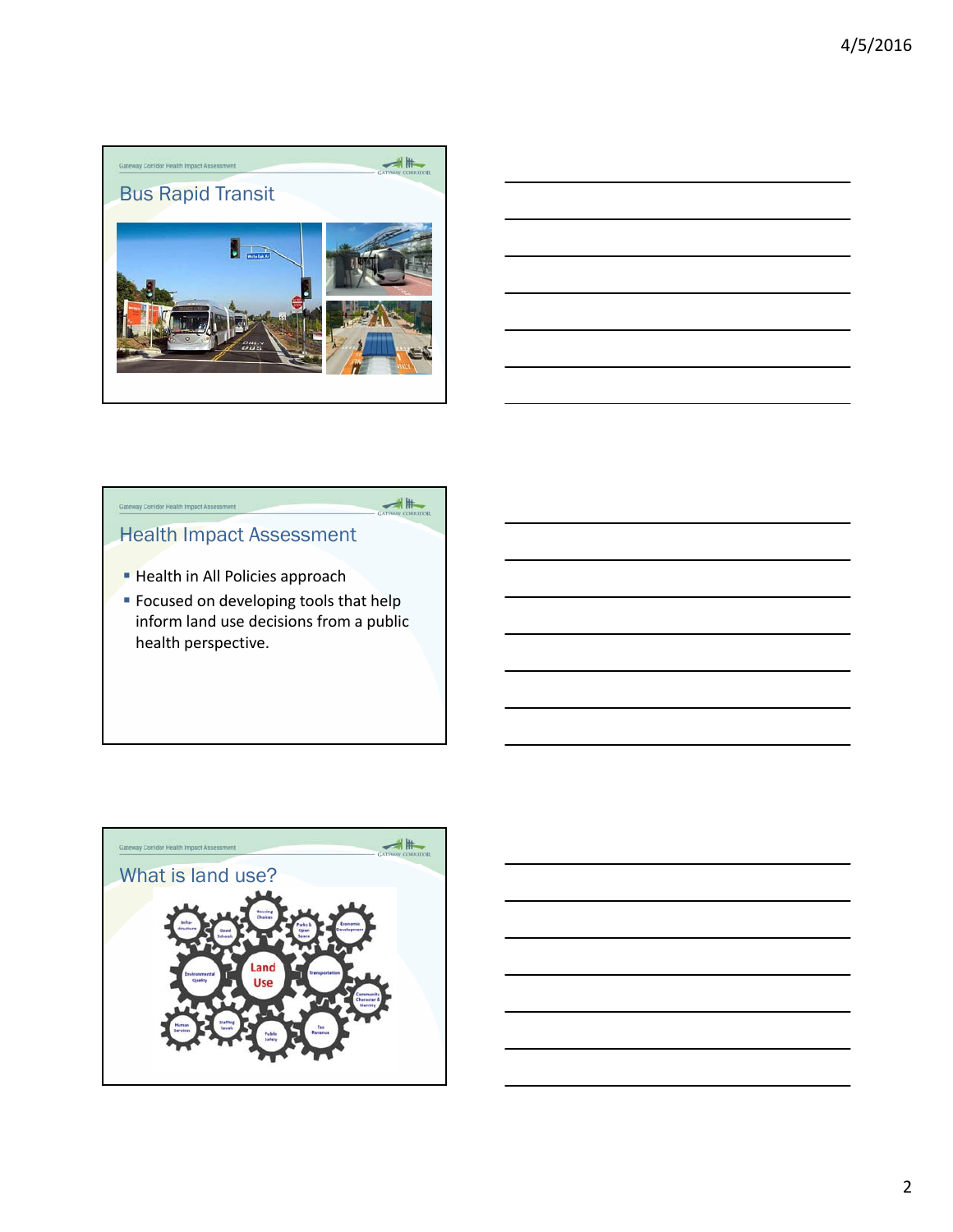









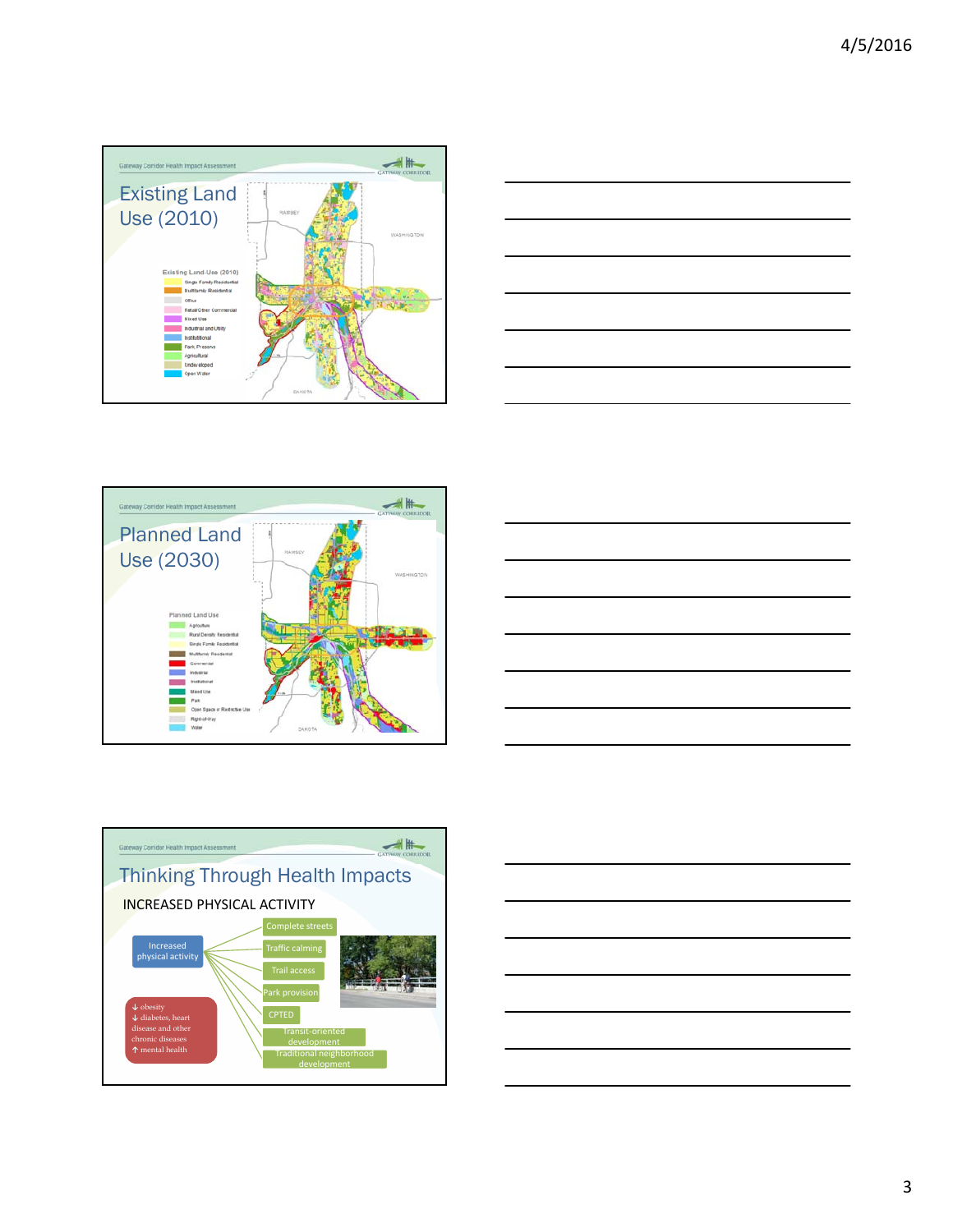#### Gateway Corridor Health Impact Assessment

### What are the most important elements for creating healthier communities?

Mixed use development Housing for all (ages/income) Office Jobs Retail Public Services Health Care Owner‐occupied housing Rental housing Sidewalks-Bike trails-Connecting bus Parking Physical Activity

Safe routes to school **Parks** Water features Wildlife habitat Air quality **Access to healthy food** Personal safety Access to education Community gathering location Access to cultural facilities **Living wage jobs** 





⊯

主弄

### Health Elements

- **Connectivity** 
	- Provide convenient and reliable ways to walk or bicycle to basic needs and services
- **Housing** 
	- Increase housing options of all ages, incomes, and lifestyles

#### **Gateway Corridor Health Impact Assessment** Health Elements

Jobs

- Increase the number and variety of jobs along the Gateway Gold Line
- Safety
	- Create safe places for walking and bicycling, while reducing crime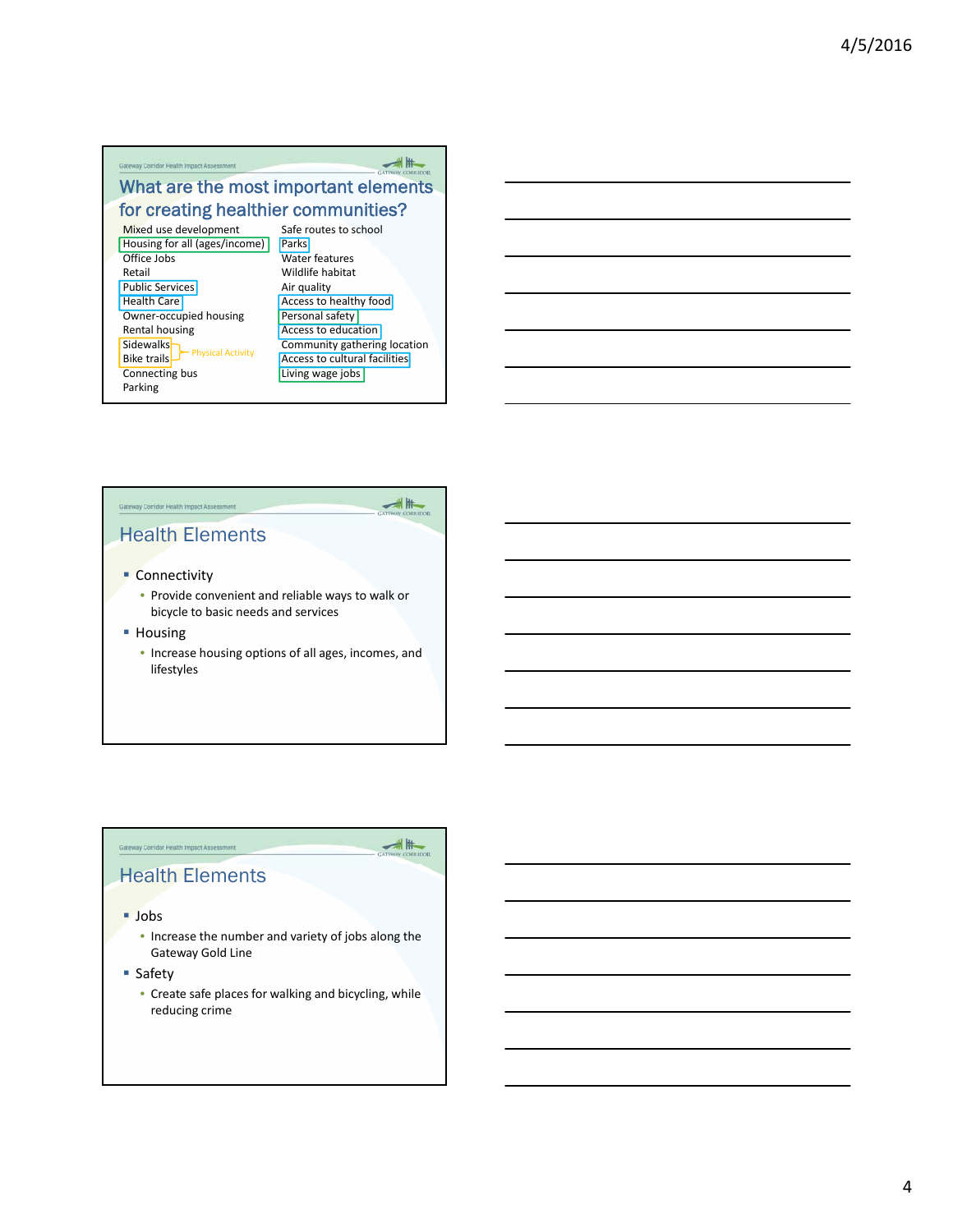# Analysis for Each Element

 $\frac{1}{\sqrt{2}}$ 

≢⊯

**Literature Review** 

Gateway Corridor Health Impact Assessment

- **Existing Conditions**
- Assessment
- Recommendations

# CHSAC Participation

Gateway Corridor Health Impact Asset

- **March 2015: Elements Worksheet**
- March 2015: Stakeholder Workshop
- **June 2015: Reviewed Elements**
- **March 2016: Reviewed Results and Draft** Recommendations
- April 2016: Review Project Summary

## Project Deliverables

#### ■ Two documents

Gateway Corridor Health Impact Assessment

- Project summary
	- **Example 12 pages**
	- **Primary Audiences: public and elected officials**
- Technical report
	- Length: 80+ pages
	- Primary Audience: city staff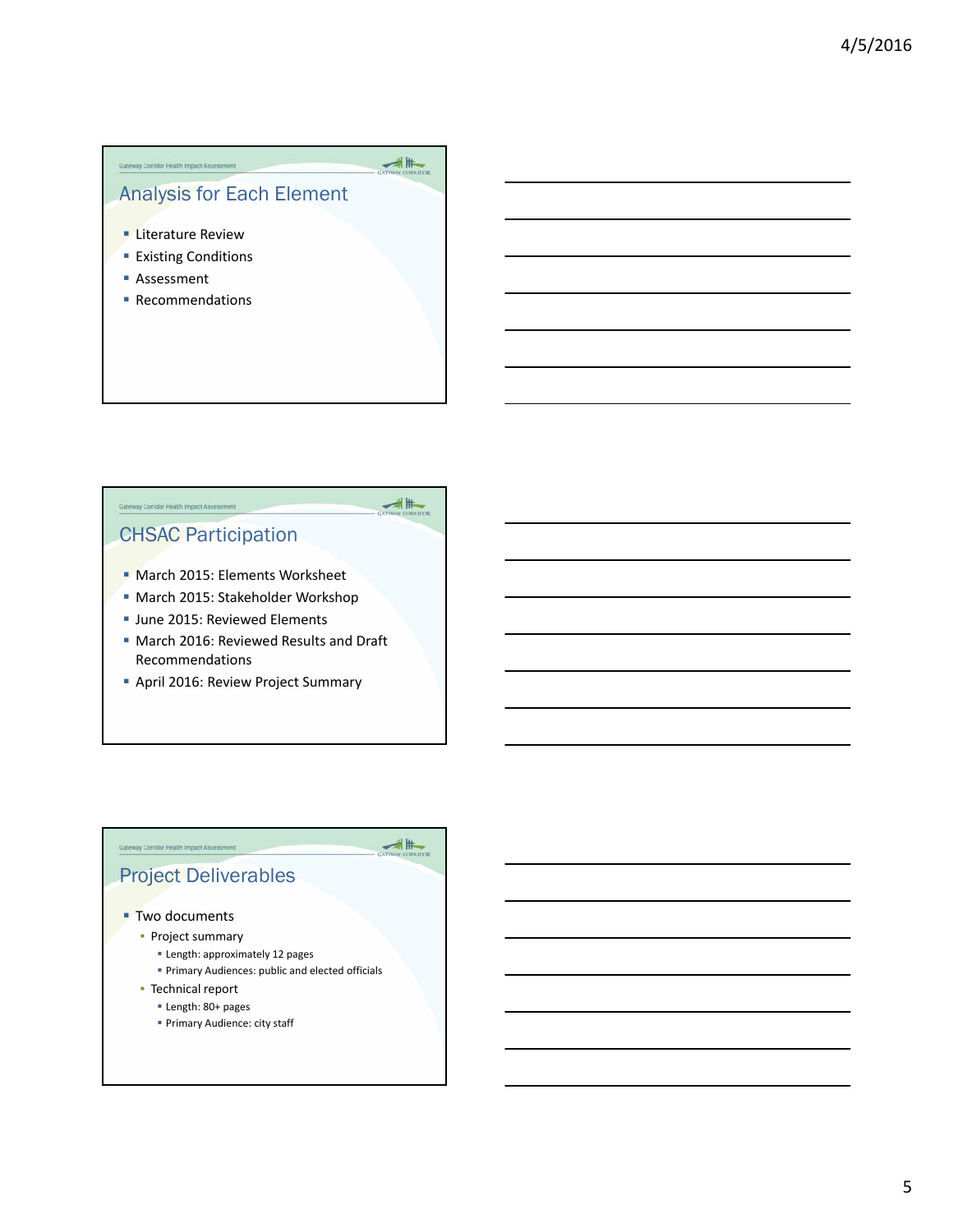#### **Gateway Corridor Health Impact Assessment**

## Project Summary Discussion

 $\begin{array}{c|c|c|c} \hline \text{ } & \text{ } & \text{ } \\ \hline \text{GUTWAY COGLIDOR} \end{array}$ 

 $\frac{1}{2}$ 

 $\frac{1}{\sqrt{2}}\frac{1}{\sqrt{2}}$ 

- **What did you like about the document?**
- **In there anything missing?**
- What would you improve?
- **Other suggestions or comments?**

# Process Evaluation

Gateway Corridor Health Impact Assessment

- Focus on how project was implemented
- **Discussion** 
	- What have you learned through this project?
	- What worked?
	- What would you change?
	- Other comments?

#### Next Steps

**Gateway Corridor Health Impact Assessment** 

- **Incorporate Project Summary comments**
- **Draft and finalize Technical Report** 
	- Optional review
- **Complete process evaluation** 
	- Evaluation form
- Work with cities to implement recommendations